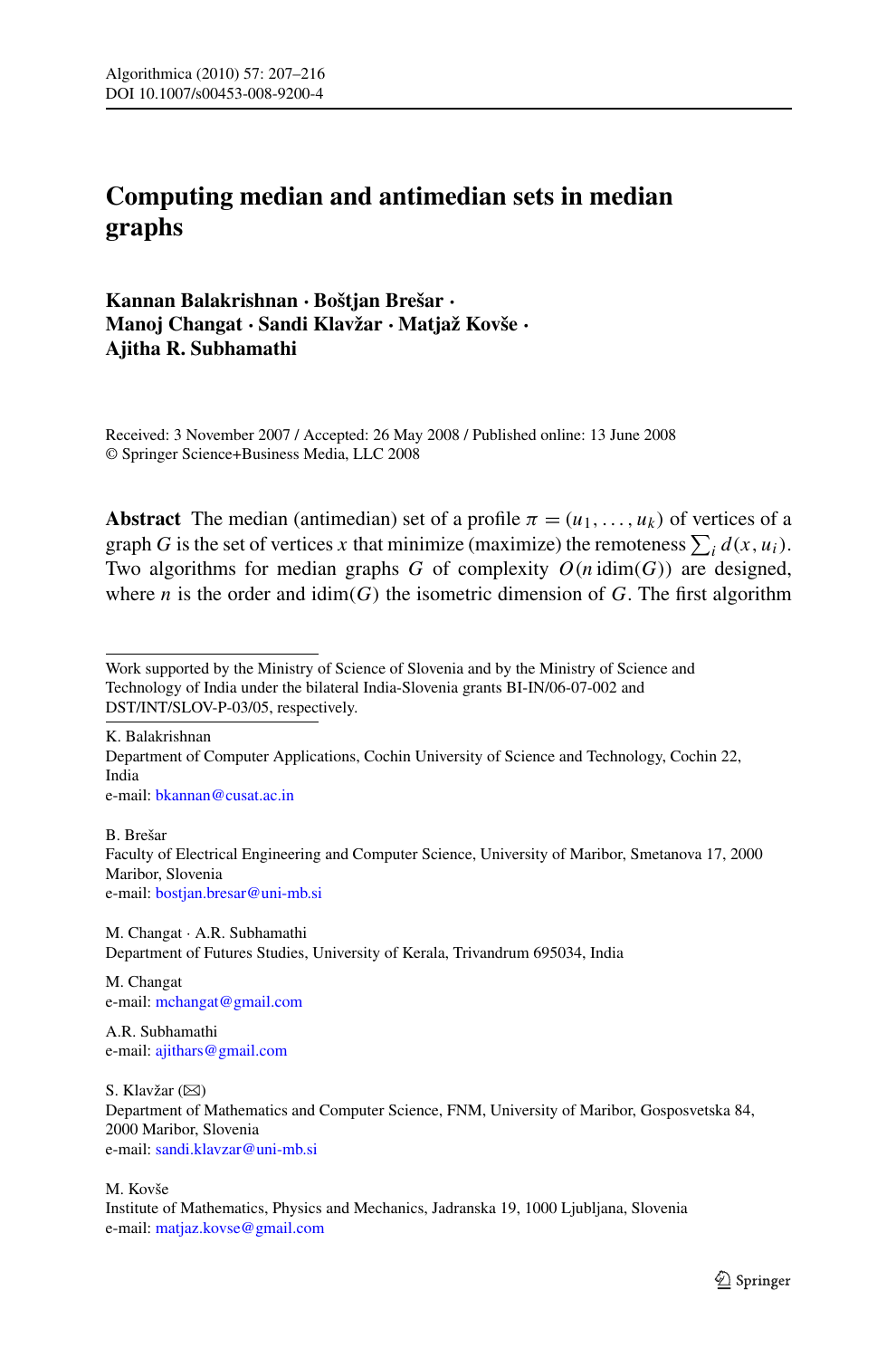computes median sets of profiles and will be in practice often faster than the other algorithm which in addition computes antimedian sets and remoteness functions and works in all partial cubes.

**Keywords** Median · Antimedian · Profile · Hypercube · Isometric subgraph · Median graph · Weak contraction

### **1 Introduction**

The problems of locating medians and antimedians of profiles are natural generalizations of facility location problem in graphs. Given a profile (that is, a multiset of vertices) on a graph/network one wants to locate vertices whose remoteness, that is, the sum of distances to the vertices of the profile, is minimum or maximum. This is a model for those practical problems where vertices of the profile present customers and the resulting median (resp. antimedian) set consists of optimal locations of desirable (resp. undesirable) facilities in the network.

The median problem for profiles on graphs was considered by many authors; see, for example [[1,](#page-8-0) [3](#page-8-0), [4](#page-8-0), [6](#page-8-0), [18\]](#page-8-0). On the other hand, not much work has been done so far for the general antimedian problem for profiles on graphs. To be exact, there are some papers that deal with the special case of this problem—the obnoxious facility location problem on graphs—where profiles always coincide with the vertex set of a graph; see [\[7](#page-8-0), [9,](#page-8-0) [20](#page-8-0), [22,](#page-9-0) [24\]](#page-9-0). We think that the problem of antimedian for profiles could be of similar interest for applications, as well as theoretically, being the opposite extremum to the median problem.

Median graphs form a closely investigated and well understood class of graphs; see [[16\]](#page-8-0) for a survey, in particular for their role in location theory. Many important and interesting classes of graphs are median, let us just mention trees, hypercubes, square grids, graphs of acyclic cubical complexes, simplex graphs, and Fibonacci and Lucas cubes. Most of these classes have been considered from the algorithmic point of view. Median graphs themselves can be recognized in subquadratic time [\[12](#page-8-0), [14\]](#page-8-0), in fact, their recognition complexity is essentially the same as the complexity of recognizing triangle-free graphs [\[15](#page-8-0)], see also [\[10](#page-8-0)]. On the other hand, the recognition complexity can be reduced to  $O(m \log n)$  for acyclic cubical complexes [[13\]](#page-8-0) and for Fibonacci cubes [[21\]](#page-9-0). Here and later *n* and *m* denote the number of vertices and edges of a given graph. For additional fast algorithms on classes of median graphs see [[8\]](#page-8-0).

The main purpose of this paper is to present efficient algorithm(s) for computing median and antimedian sets of profiles on median graphs. As the main tool we use isometric (that is, distance preserving) embeddings of median graphs into hypercubes. In the next section we fix notation, state necessary definitions, and present a simple algorithm for computing median and antimedian sets in general graphs. In the subsequent section we prove that, given a graph *G*, embedded via a weak contraction into a graph *H*, the median set of a profile on *G* can be obtained from the corresponding median set in *H*. We elaborate this idea in Sect. [4](#page-4-0) for the case when a median graph *G* is isometrically embedded into a hypercube to obtain a fast algorithm for computing median sets in median graphs. (Unfortunately, a similar theorem does not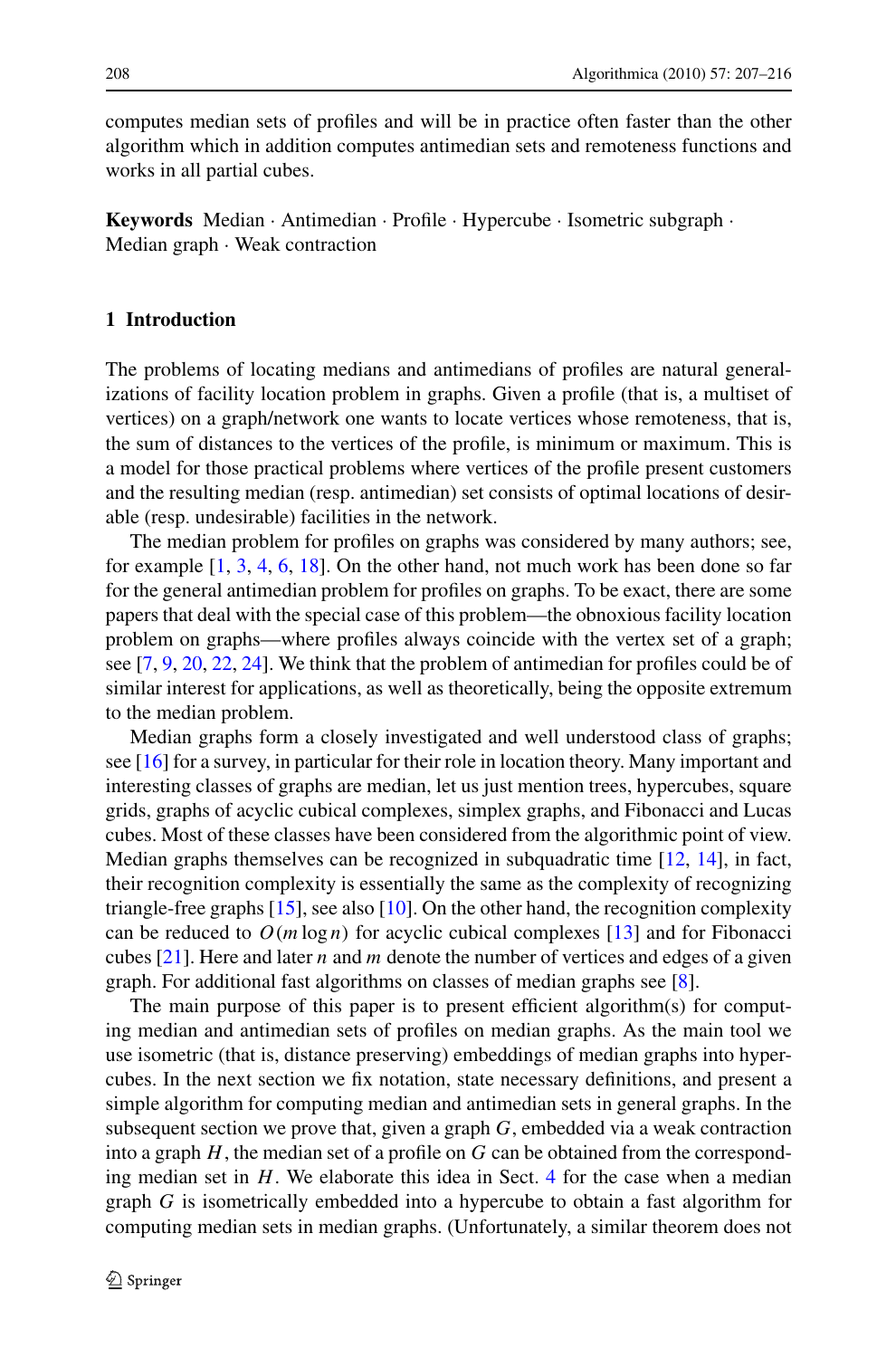<span id="page-2-0"></span>hold for antimedians.) We follow with another algorithm in Sect. [5](#page-6-0) that in addition computes antimedian sets and the remoteness functions within the same time and works in arbitrary isometric subgraphs of hypercubes. In practice, however, the first algorithm will often be faster. In the final section we consider possible generalizations and variations of our approach.

## **2 Preliminaries**

In this paper we consider simple, undirected, connected graphs. The *distance* considered is the usual shortest path distance *d*. For a connected graph *G* and subsets of vertices *X*,  $Y \subseteq V(G)$  we will write  $d(X, Y) = \min\{d(x, y) \mid x \in X, y \in Y\}$ . In particular, for a vertex *u* of *G* and a set of vertices *X* we have  $d(u, X) = \min\{d(u, x) | u(x)\}$  $x \in X$ . The distance  $d(x, \pi)$  between the vertex *x* and the profile  $\pi$  is defined analogously.

A *profile*  $\pi = (x_1, \ldots, x_k)$  on a graph G is a finite sequence of vertices of G. Note that in a profile a vertex may be repeated. Given a profile  $\pi$  on  $G$  and a vertex  $u$  of  $G$ the *remoteness*  $D(u, \pi)$  (see [[17\]](#page-8-0)) is

$$
D(u, \pi) = \sum_{x \in \pi} d(u, x).
$$

The vertex *u* is called a *median* (*antimedian*) *vertex for*  $\pi$  if  $D(u, \pi)$  is minimum (maximum). The *median* (*antimedian*) *set*  $M(\pi, G)$  ( $AM(\pi, G)$ ) of  $\pi$  in G is the set of all median (antimedian) vertices for *π*.

A vertex *x* is a *median* of a triple of vertices *u*, *v* and *w* if  $d(u, x) + d(x, v) =$  $d(u, v), d(v, x) + d(x, w) = d(v, w)$  and  $d(u, x) + d(x, w) = d(u, w)$ . A (connected) graph *G* is a *median graph* if every triple of its vertices has a unique median. The *hypercube* or *d*-*cube*  $Q_d$ ,  $d \ge 1$ , is the graph with vertex set  $\{0, 1\}^d$ , two vertices being adjacent if the corresponding tuples differ in precisely one position. A vertex *u* of  $Q_d$  will be written in its coordinate's form as  $u = u^{(1)} \cdots u^{(d)}$ . Note that the distance in  $Q_n$  between two vertices is the number of coordinates in which they differ. The latter distance is known as the *Hamming distance*.

A subgraph *H* of a (connected) graph *G* is an *isometric subgraph* if  $d_H(u, v) =$  $d_G(u, v)$  holds for any vertices  $u, v \in H$ . Let G be an isometric subgraph of some hypercube (such graphs are also called *partial cubes*). The smallest integer *d* such that *G* is an isometric subgraph of  $Q_d$  is called the *isometric dimension* of *G* and denoted idim $(G)$ . An important structural result due to Mulder [\[19](#page-8-0)] asserts that every median graph *G* can be isometrically embedded in a hypercube such that the median set of every profile  $\pi$  of cardinality three in *G* on the hypercube coincides with the median set of *π* in *G*.

The median and the antimedian set of a profile  $\pi$  on a connected graph *G* can be obtained by the following straightforward algorithm. For each vertex  $x \in \pi$  (of course, taking into account multiple occurrences of *x* as well), perform a BFS from *x*. In this way the distances from  $x$  to all vertices of  $G$  are obtained and summed up along the way. After this is done, the sum of the distances to the vertices of the profile is obtained, and then the vertices with minimum and maximum sum are easily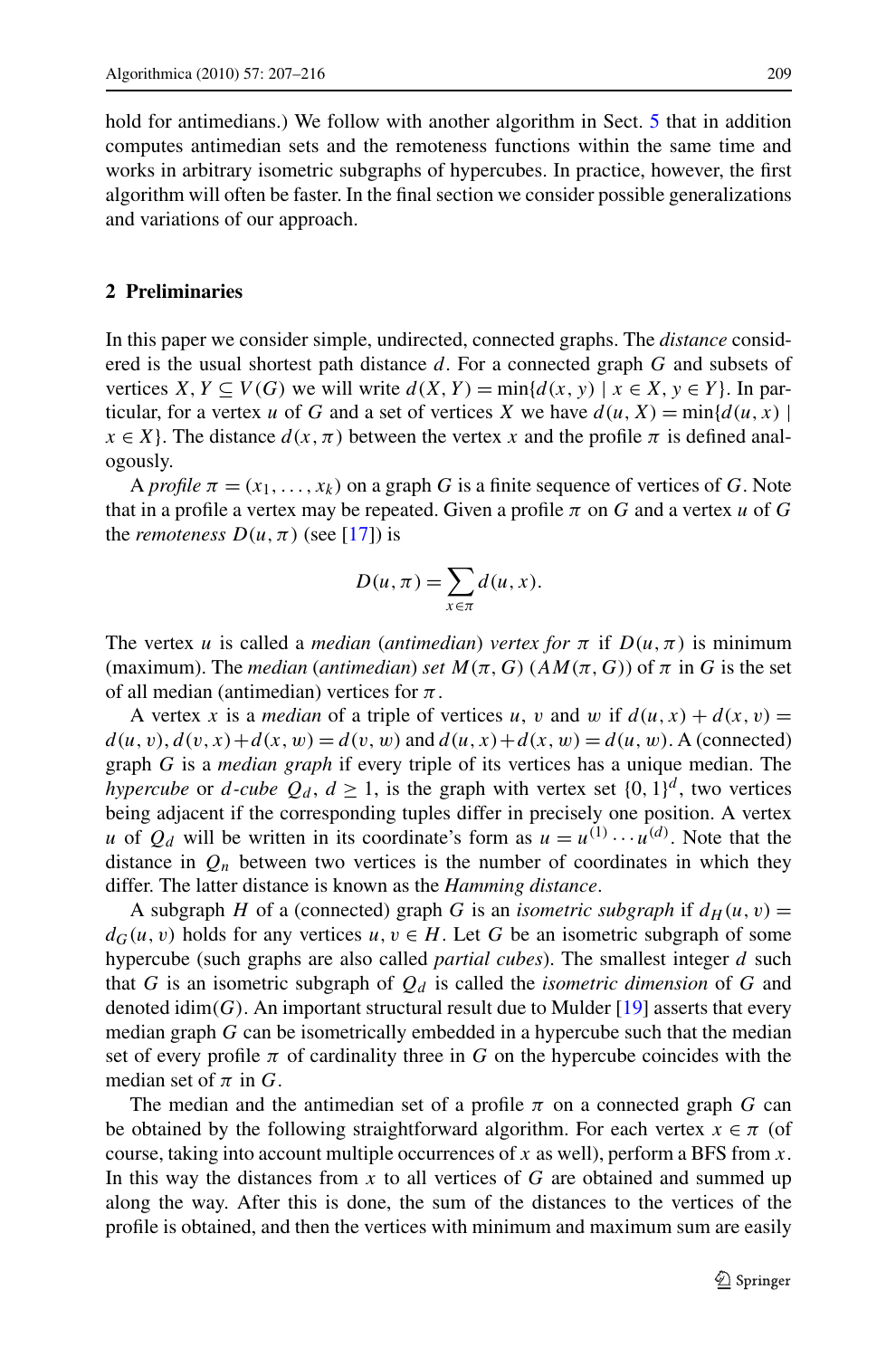<span id="page-3-0"></span>determined. The time complexity of this algorithm is the number of edges of *G* (the time complexity for performing a BFS) times the number of different vertices that appear in  $\pi$ . Although this is quite efficient, it may be the case that faster algorithms are required, in particular in large networks when the results are needed in real-time.

### **3 Median sets with respect to isometric embeddings**

Recall that median graphs are isometric subgraphs of hypercubes [\[19](#page-8-0)]. The main idea of this paper is to compute median and antimedian sets in median graphs using these embeddings. In this section we give a fundamental theoretical observation for this purpose which holds in a more general setting.

The concept of a weak contraction was used by Feder [\[11](#page-8-0), Theorem 6.28] to prove a fixed box theorem for the distance center of subgraphs of Cartesian product graphs. (The distance center of *G* is the median of the profile consisting of the vertex set of *G*.) Let *G* be a subgraph of *H*. A mapping  $f: V(H) \rightarrow V(G)$  is called a *weak contraction* (or *weakly nonexpansive map*) if for all  $u \in V(H)$  and all  $v \in V(G)$  we have  $d_G(f(u), v) \le d_H(u, v)$ . Note that for  $v \in V(G)$  we have  $f(v) = v$  because  $d_G(f(v), v) \leq d_H(v, v) = 0$ . Therefore, for any  $u, v \in V(G)$ ,

$$
d_G(u, v) = d_G(f(u), v) \le d_H(u, v).
$$

Hence, since G is a subgraph of H,  $d_G(u, v) = d_H(u, v)$ , that is, every weak contraction is an isometry. So the condition  $d_G(f(u),v) \le d_H(u,v)$  is equivalent to  $d_H(f(u), v) \leq d_H(u, v).$ 

**Theorem 3.1** *Let G be a subgraph of H such that there exists a weak contraction f from H to G*. *Then for any profile*  $\pi$  *on*  $G$ ,  $M(\pi, G) = M(\pi, H) \cap V(G)$ .

*Proof* Note that we only need to prove that  $M(\pi,H) \cap V(G) \neq \emptyset$ . Suppose  $u \in$  $V(H) \setminus V(G)$  such that  $u \in M(\pi, H)$ . We claim that  $f(u) \in M(\pi, H)$  (since  $f(u) \in$ *V (G)* this will be sufficient). Clearly,

$$
D_H(u, \pi) = \sum_{x \in \pi} d_H(u, x) \ge \sum_{x \in \pi} d_G(f(u), x) = \sum_{x \in \pi} d_H(f(u), x) = D_H(f(u), \pi)
$$

which readily implies  $f(u) \in M(\pi, H)$ .

It is easily seen that every (weak) retract is a weak contraction, hence the above theorem holds also for these two special cases. In particular, it is well-known that median graphs are precisely retracts of hypercubes [[2](#page-8-0)], hence we deduce

**Corollary 3.2** *Let G be a median graph*, *isometrically embedded into a hypercube H*. *Then for any profile*  $\pi$  *on*  $G$ ,  $M(\pi, G) = M(\pi, H) \cap V(G)$ .

Not all partial cubes can be obtained as weak contractions of hypercubes. For instance, it is easy to see that the cycle  $C_6$  is not a weak contraction of the hypercube *Q*3. We wonder whether only median graphs have this property.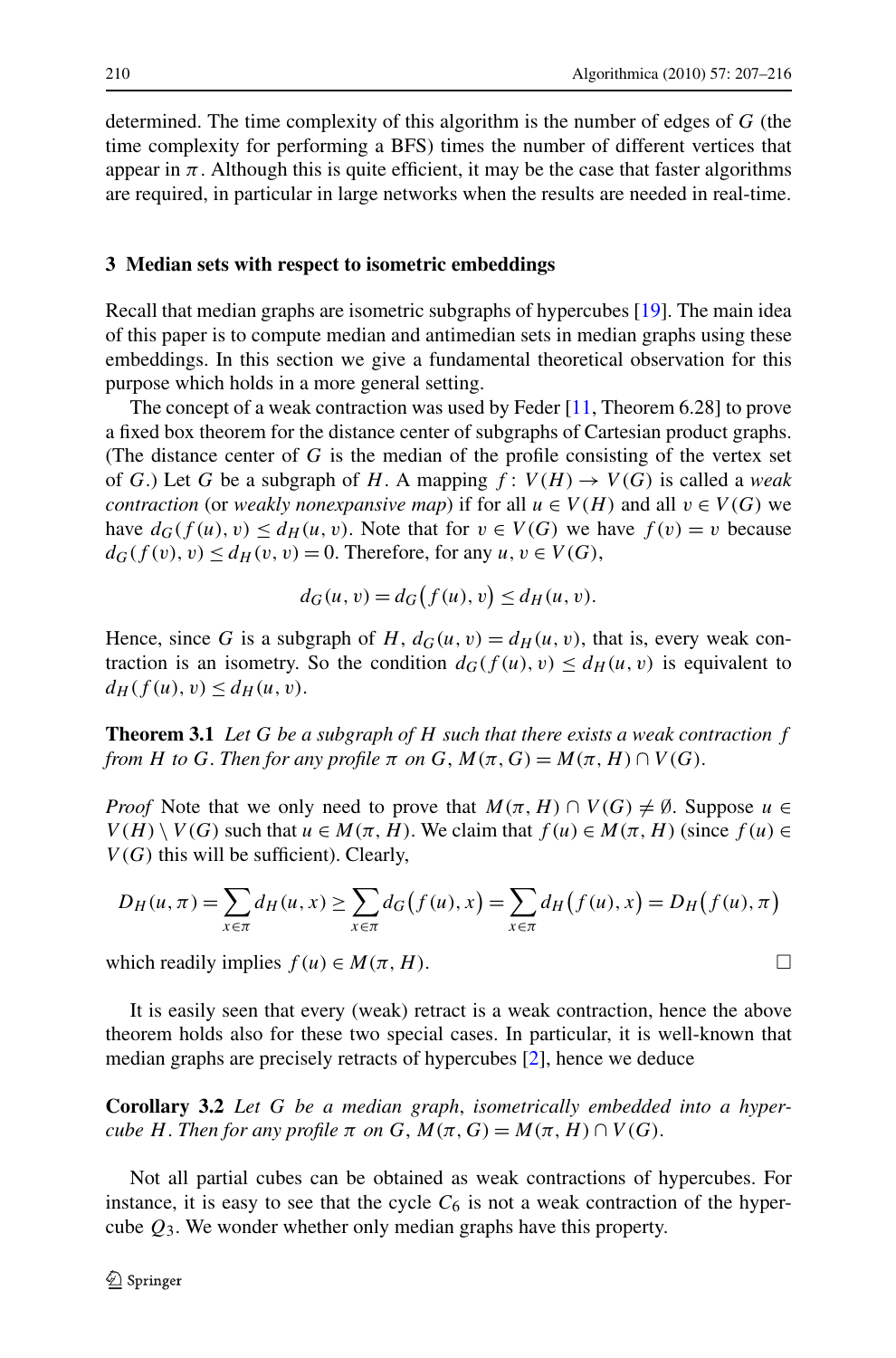#### <span id="page-4-0"></span>**Fig. 1** A small example

In the formula of Theorem [3.1](#page-3-0) it is necessary to make the intersection with  $V(G)$ . For instance, let  $\pi = (u, v)$ , then the median set of  $\pi$  consists of all vertices lying on shortest *u*, *v*-paths which can in  $Q_d$  yield a larger set than in G. As the smallest example consider the path on three vertices embedded in *Q*2. For another small example see Fig. 1, where *G* is the graph induced with black vertices. Then  $M(\pi, G) = V(G)$ **but**  $M(π, Q_3) = V(Q_3)$ .

Note that the analogue of Theorem [3.1](#page-3-0) for antimedian sets does not hold in general. In fact, in many cases the corresponding intersection will be empty which makes this problem more difficult than the median problem.

#### **4 Fast computation of median sets in median graphs**

In this section we design an efficient algorithm for computing the median set of a profile on a median graph by applying Corollary [3.2](#page-3-0). Thus we first have a closer look to median (and antimedian) sets in hypercubes. Part of this might be a folklore.

Let  $\pi = (x_1, \ldots, x_k)$  be a profile on  $Q_d$ . For  $i = 1, \ldots, k$ , let  $n_0^{(i)}$  and  $n_1^{(i)}$  be the number of vertices from  $\pi$  with the *i*th coordinate equal 0 and 1, respectively. More formally,

$$
n_0^{(i)}(\pi) = |\{x \in \pi \mid x^{(i)} = 0\}|
$$

and

$$
n_1^{(i)}(\pi) = |\{x \in \pi \mid x^{(i)} = 1\}|.
$$

Define Majority( $\pi$ ) as the set of vertices  $u = u^{(1)} \dots u^{(d)}$  of  $Q_d$ , where

$$
u^{(i)}\begin{cases}=0; & n_0^{(i)}(\pi) > n_1^{(i)}(\pi),\\=1; & n_0^{(i)}(\pi) < n_1^{(i)}(\pi),\\ \in \{0,1\}; & n_0^{(i)}(\pi) = n_1^{(i)}(\pi). \end{cases}
$$

We say that vertices  $u \in$  Majority $(\pi)$  are obtained by the *majority rule*. Minority $(\pi)$ and the *minority rule* are defined analogously.

Note that it follows immediately from the definitions that if  $|\pi|$  is odd then  $|Majority(\pi)| = 1$  and  $|Minority(\pi)| = 1$ .

**Proposition 4.1** *Let*  $\pi = (x_1, \ldots, x_k)$  *be a profile on*  $Q_d$ . *Then*  $M(\pi, Q_d)$  =  $\text{Majority}(\pi)$  *and*  $AM(\pi, Q_d) = \text{Minority}(\pi)$ .

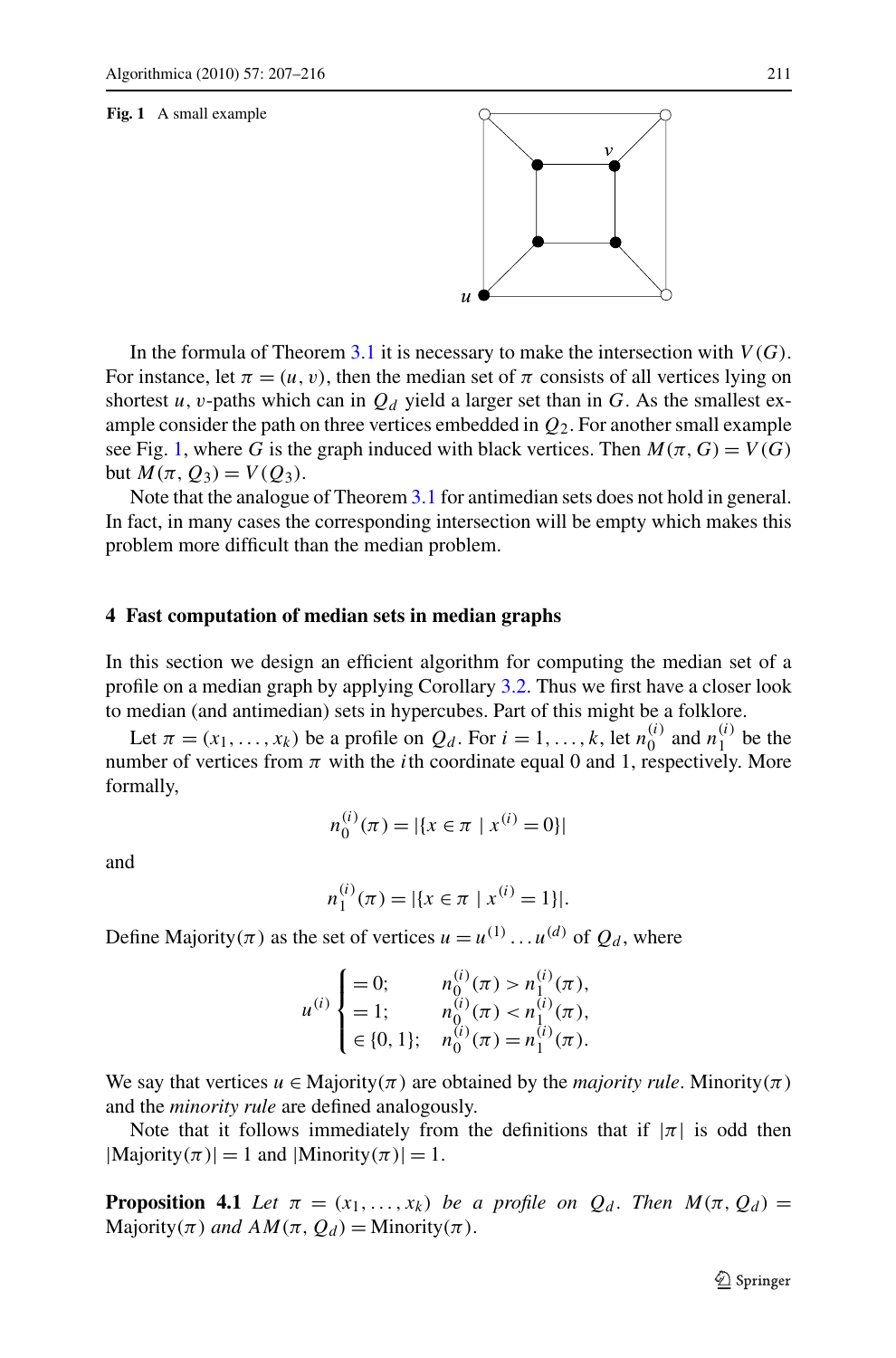<span id="page-5-0"></span>*Proof* Let  $u \in$  Majority $(\pi)$  and let  $w$  be an arbitrary vertex of  $Q_d$ . For  $b, b' \in \{0, 1\}$ set  $\delta(b, b') = 0$  if  $b = b'$  and  $\delta(b, b') = 1$  otherwise. Then,

$$
D(u, \pi) = \sum_{i=1}^{k} d(u, x_i) = \sum_{i=1}^{k} \sum_{j=1}^{d} \delta(u^{(j)}, x_i^{(j)}) = \sum_{j=1}^{d} \sum_{i=1}^{k} \delta(u^{(j)}, x_i^{(j)})
$$
  

$$
\leq \sum_{j=1}^{d} \sum_{i=1}^{k} \delta(w^{(j)}, x_i^{(j)}) = D(w, \pi).
$$

Note that the above inequality holds by the construction of the Majority $(\pi)$ . Moreover, equality holds if and only if  $w \in$  Majority $(\pi)$ . We conclude that  $M(\pi, Q_d)$  = Majority*(π)*.

The arguments for the antimedian set are analogous.  $\Box$ 

Combining Theorem [3.1](#page-3-0) with Proposition [4.1](#page-4-0) we get the following algorithm for computing median sets in median graphs.

#### **Algorithm 1**

Input: A median graph *G* isometrically embedded into a hypercube  $Q$ . A profile  $\pi$ . Output:  $M(\pi, G)$ .

Step 1: Find  $M(\pi, Q)$  using the majority rule.

Step 2: Compute  $M(\pi, G) = M(\pi, Q_d) \cap V(G)$ .

**Theorem 4.2** *Algorithm* 1 *correctly computes the median set*  $M(\pi, G)$  *in a median graph G and can be implemented in O(n* idim*(G)) time*.

*Proof* Correctness of the algorithm follows from Theorem [3.1](#page-3-0) and Proposition [4.1](#page-4-0).

For the time complexity we first note that if  $\pi$  contains multiple occurrences of the same vertex it is not difficult to modify the algorithm such that this vertex is considered only once. (We do not list multiple occurrences of it but only count its frequency when computing  $M(\pi, Q)$  using the majority rule.)

Since every vertex of  $\pi$  has idim(G) coordinates, Step 1 can be performed in  $O(n \dim(G))$  time. Along with Step 1 we can perform Step 2 as follows. As soon as we determine the majority in the *i*th coordinate, we mark all the vertices of *G* that have the *i*th coordinate different from the majority as non-median. (Note that if the frequency of 0's and 1's in the *i*th coordinate is equal, we do nothing.) At the end we are left with the median set. Altogether we need  $O(n \dim(G))$  operations.

Algorithm 1, together with the general BFS approach for computing median sets (as described in Sect. [2\)](#page-2-0) yields an algorithm of complexity

$$
\min\{O(n\, \text{idim}(G)), O(m \,|\pi \cap V(G)|)\}
$$

for computing median sets in median graphs. Since in these graphs  $m = O(n \log n)$ (see [\[14](#page-8-0)]), Algorithm 1 will be better than the general algorithm if  $\dim(G)$  is smaller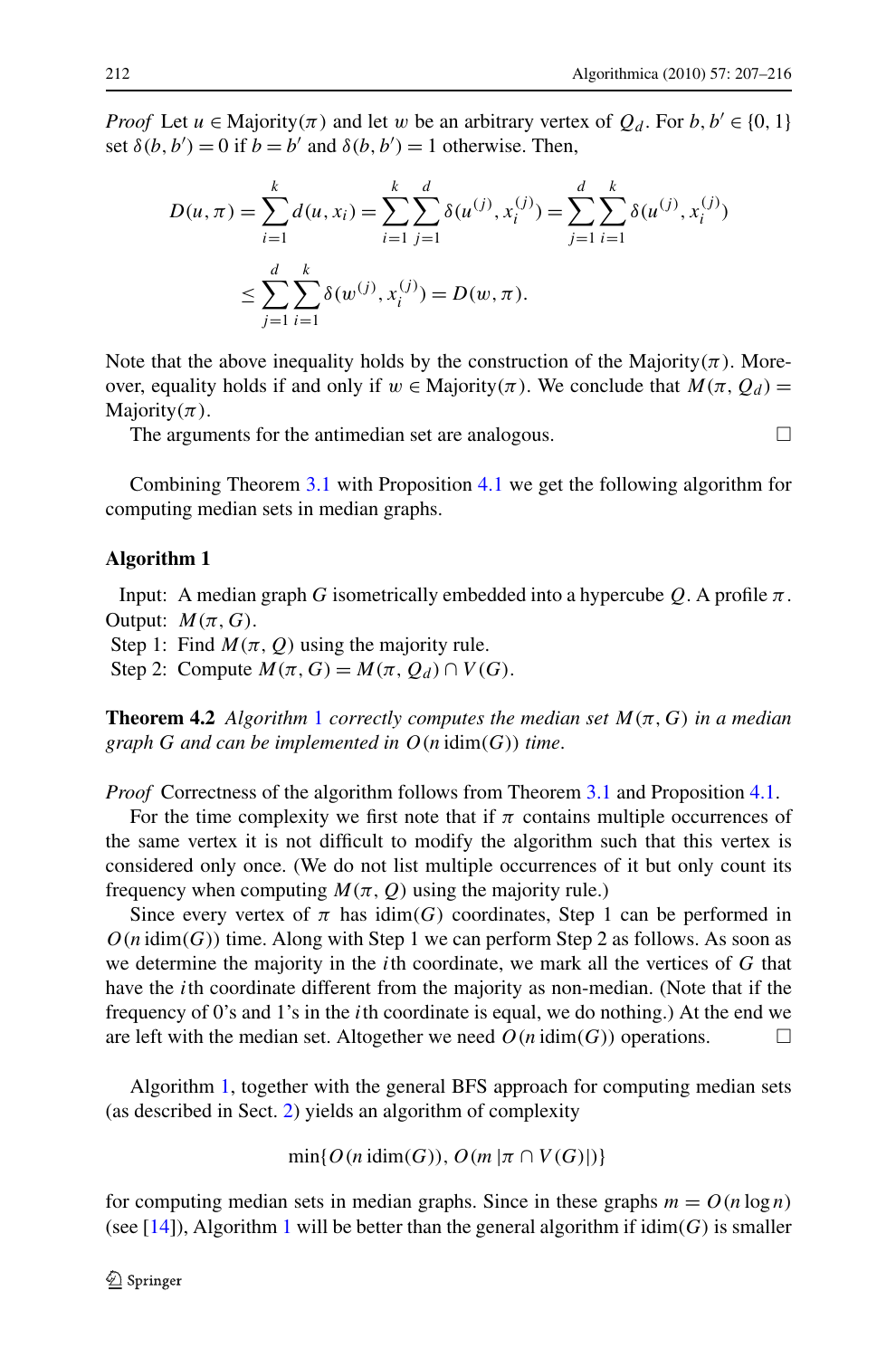<span id="page-6-0"></span>than  $|\pi \cap V(G)| \log n$ . In many practical situations this is indeed the case, as for instance when the median graph *G* is close to a hypercube structure. (Recall that for a hypercube  $Q_d$  we have  $\text{idim}(Q_d) = d = \log n$ , where  $n = |Q_d|$ .)

In practice Algorithm [1](#page-5-0) can perform less than *n* idim(G) operations if  $M(\pi, Q_d)$ is relatively small and we are somehow lucky with the coordinatization of the median graph *G*. Namely, when implementing Step 2 by marking vertices as non-median it may happen that almost all vertices are marked as non-median after only a few coordinates were checked. By putting each such vertex at the end of the list, we then need to examine only vertices that are not marked (in the ideal case only those that are in  $M(\pi, G)$ ). Denoting the number of different elements in the profile  $\pi$  with  $\|\pi\|$ , in such events the complexity of Algorithm [1](#page-5-0) is  $O(\Vert \pi \Vert \text{idim}(G))$ , which is better than  $O(n \mathrm{idim}(G)).$ 

## **5 A more general fast algorithm**

In this section we give another algorithm for computing median sets in median graphs of the same complexity  $O(n \dim(G))$ . Its advantage is that it can also be used for computing the antimedian sets and values of  $D(x, \pi)$  for all x and any profile on a (median) graph. In addition, it works in arbitrary isometric subgraphs of hypercubes. Its disadvantage is that the number of its operations is fixed (regardless of the coordinatization of the graph, the choice of the profile, etc.), which means that in practice Algorithm [1](#page-5-0) will in many cases run faster.

Note that when performing the majority rule values  $n_0^{(j)}(\pi)$  and  $n_1^{(j)}(\pi)$  are computed, and then compared. We may store these values in two vectors, that is, for any profile  $\pi$  on a median graph *G* with  $k = idim(G)$ , let

$$
\vec{0}(\pi) = (n_0^{(1)}(\pi), \dots, n_0^{(k)}(\pi)),
$$

and

$$
\vec{1}(\pi) = (n_1^{(1)}(\pi), \dots, n_1^{(k)}(\pi)).
$$

For a vertex *x* of *G* we define the vector  $\hat{d}(x, \pi)$  as follows:

$$
\overrightarrow{d}_j(x,\pi) = \begin{cases} \overrightarrow{0_j}(\pi); & x^{(j)} = 1, \\ \overrightarrow{1_j}(\pi); & x^{(j)} = 0, \end{cases}
$$

for  $j = 1, \ldots, k$ . It is easy to see, using the definition of the Hamming distance, that for any vertex  $x \in V(G)$  we have

$$
D(x,\pi) = \sum_{j=1}^{k} \vec{d}_j(x,\pi).
$$
 (1)

We derive the following algorithm for computing  $D(x, \pi)$  for any vertex of a partial cube *G*.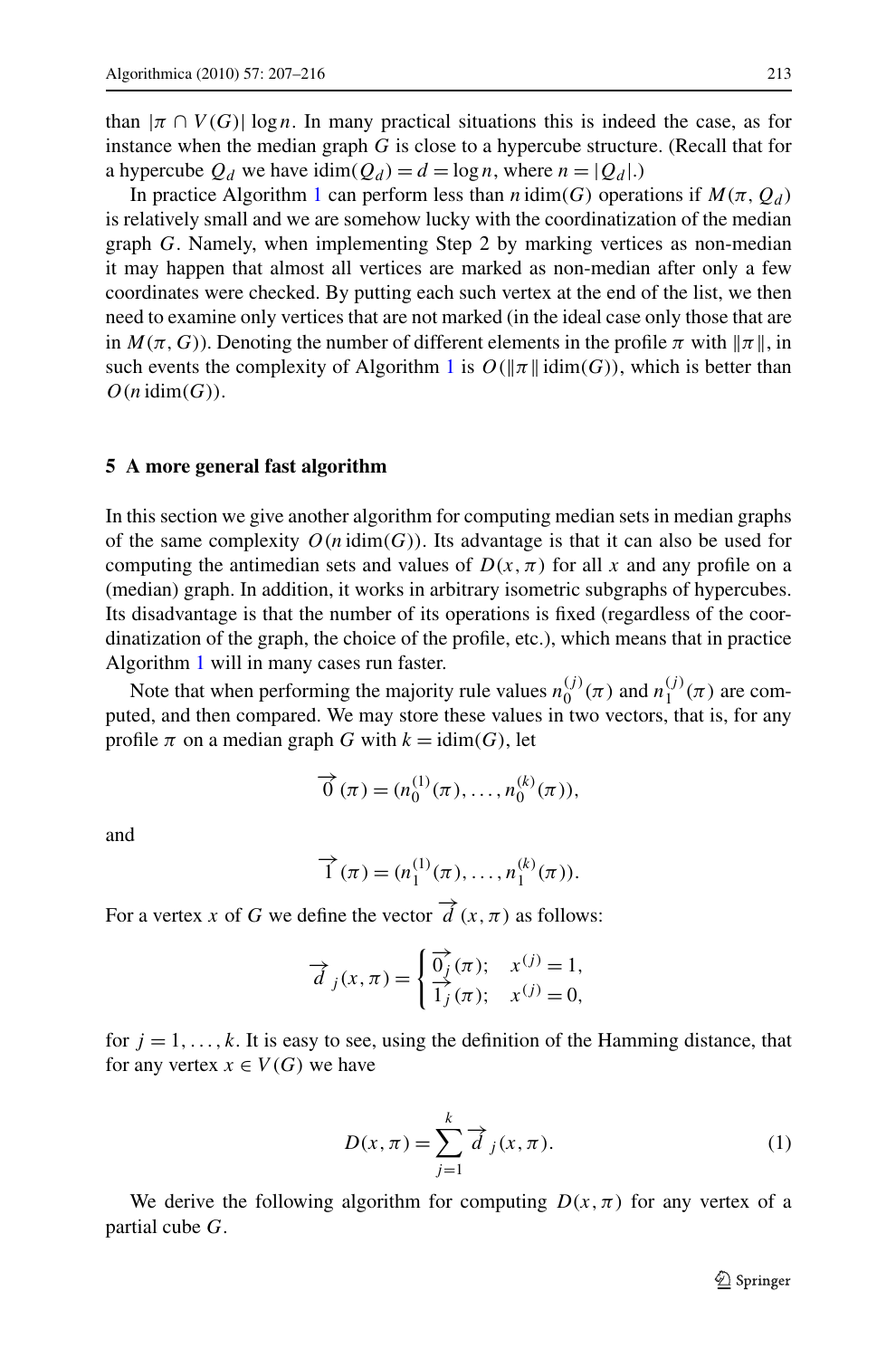### <span id="page-7-0"></span>**Algorithm 2**

- Input: A graph *G*, isometrically embedded into a hypercube  $Q$ . A profile  $\pi$ .
- Output:  $D(x, \pi)$  for all vertices  $x \in V(G)$ ,  $M(\pi, G)$  and  $AM(\pi, G)$ .
- Step 1: Using the majority rule in *Q*, determine  $\vec{0}$  ( $\pi$ ) and  $\vec{1}$  ( $\pi$ ).
- Step 2: For every  $x \in V(G)$  compute  $D(x, \pi)$  using ([1\)](#page-6-0).
- Step 3: Determine  $M(\pi, G)$  and  $AM(\pi, G)$  as the vertices with the smallest (largest)  $D(x, \pi)$ .

**Theorem 5.1** Let *x* be a vertex of a graph G, and let  $\pi$  be a profile on G. Then *Algorithm* 2 *correctly computes*  $D(x, \pi)$ , *the median set and the antimedian set of*  $\pi$ , *and can be implemented in*  $O(n \text{ idim}(G))$  *time.* 

*Proof* Observations preceding the algorithm imply the correctness of the algorithm.

For the time complexity observe first that Step 1 is the same as Step 1 of Algo-rithm [1](#page-5-0) except that in the present algorithm vectors  $\vec{0}(\pi)$  and  $\vec{1}(\pi)$  are explicitly determined and saved. Hence Step 1 can be performed in  $O(n \text{ idim}(G))$  time. For Step 2 we need  $O(n \text{ idim}(G))$  operations since for every vertex of G we check each of its coordinates, and this check is done in a constant time (upon the value of  $x^{(j)}$ ) decide to choose either  $\overrightarrow{0_i}$  or  $\overrightarrow{1_i}$ , and add this number to the sum in ([1\)](#page-6-0)). Along with Step 2 we can perform Step 3 in such a way that vertices  $x$  with current largest and smallest value of  $D(x, \pi)$  are kept during the entire algorithm. This yields a constant number of operations while processing each vertex. Hence the overall time complexity is  $O(n \dim(G))$ .

We conclude this section with a word on the preprocessing required by Algorithms [1](#page-5-0) and 2. In practice we suppose that a graph/network is already given, so that we only need to embed it into a hypercube. It was proved in [\[12](#page-8-0)] that this can be done in  $O(m \log n)$  time for semi-median graphs (a class of partial cubes that include median graphs). On the other hand, the fastest known algorithm for recognizing median graph is presented in [\[14](#page-8-0)] and is of complexity  $O((m \log n)^{2\omega/(\omega+1)})$ , where  $\omega$  is the exponent of matrix multiplication.

### **6 Concluding remarks**

Median graphs have many natural generalizations; one such well studied class is the family of quasi-median graphs; see [[5\]](#page-8-0). Among many similarities with median graphs, quasi-median graphs admit isometric embeddings into Hamming graphs. Moreover, they are weak retracts of Hamming graphs [\[23](#page-9-0)], hence Theorem [3.1](#page-3-0) can be applied for quasi-median graphs as well. By using a natural extension of majority rule to Hamming graphs, one can easily generalize Algorithm [1](#page-5-0) to work for quasi-median graphs.

Step 1 of this algorithm indeed directly extends from hypercubes to Hamming graphs. Having in mind that the vertices of a Hamming graph are *t*-tuples (whose coordinates are taken from  $\{0, 1, \ldots, k_i\}$ , respectively), the majority/minority rule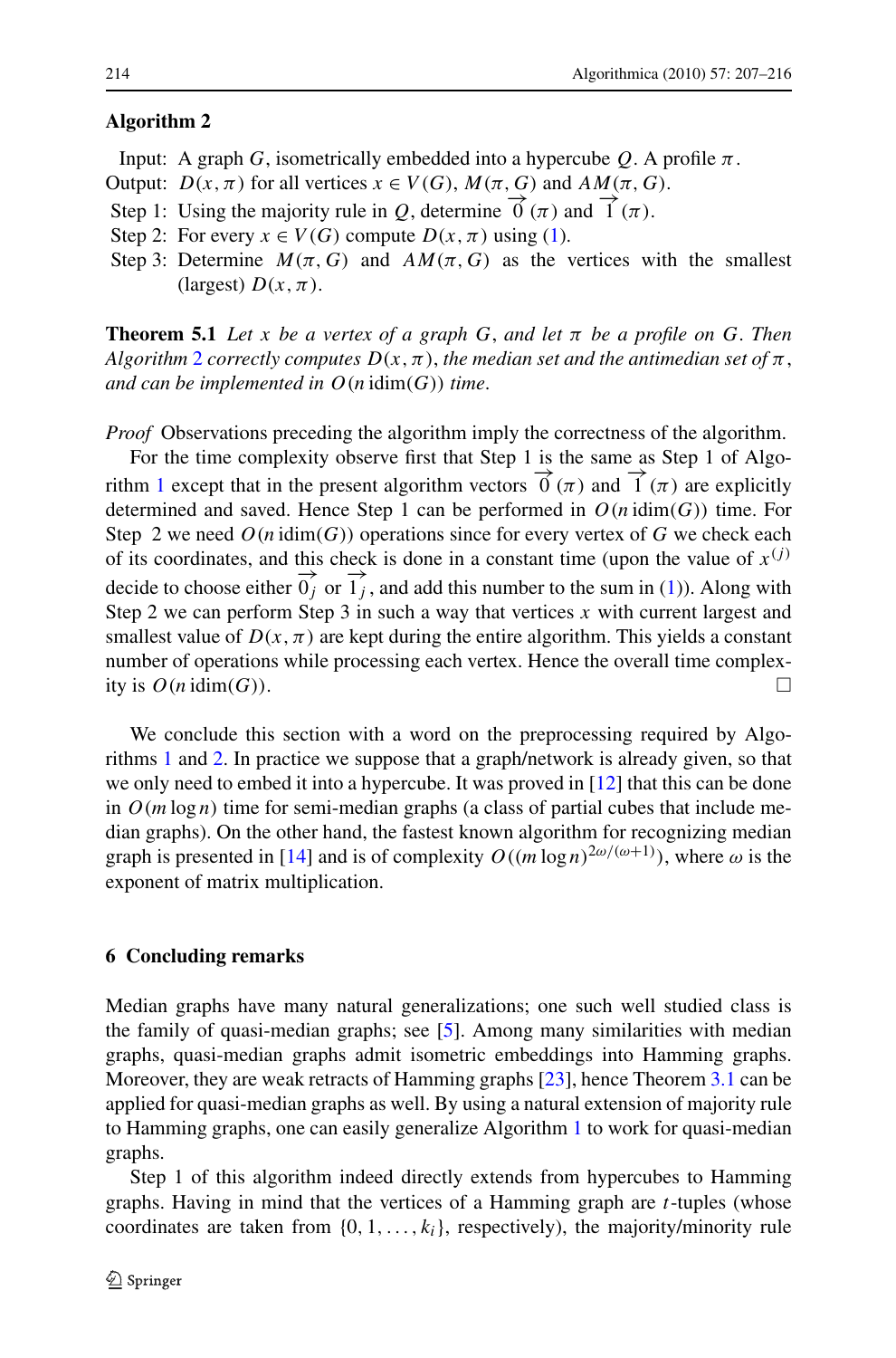<span id="page-8-0"></span>is generalized to the set of integers that are most/least frequent in a given coordinate. This implies that in a Hamming graph an (anti)median set induces a Hamming subgraph, and it yields an efficient algorithm for finding (anti)median sets in Hamming graphs. We note that Algorithm [2](#page-7-0) also extends to nonbipartite case, because the Hamming distance can be applied in partial Hamming graphs (we leave details to the reader).

In this paper we have embedded median graphs into hypercubes to obtain fast algorithms for computing median and antimedian sets. Since Theorem [3.1](#page-3-0) is more general, it can perhaps be applied to other situations as well. In particular it could be useful to embed isometrically median graphs into other Cartesian products, say products of paths or trees. Moreover, one could embed isometrically other classes of graphs into appropriate host graphs, say  $\ell_1$ -graphs.

**Acknowledgements** We are grateful to the referee #3 for critical remarks that led to the more general approach (with a much simpler proof) of Theorem [3.1](#page-3-0).

#### **References**

- 1. Balakrishnan, K.: Algorithms for median computation in median graphs and their generalizations using consensus strategies. Ph.D. Thesis, University of Kerala (2006)
- 2. Bandelt, H.-J.: Retracts of hypercubes. J. Graph Theory **8**, 501–510 (1984)
- 3. Bandelt, H.-J., Barthélemy, J.-P.: Medians in median graphs. Discrete Appl. Math. **8**, 131–142 (1984)
- 4. Bandelt, H.-J., Chepoi, V.: Graphs with connected medians. SIAM J. Discrete Math. **15**, 268–282 (2002)
- 5. Bandelt, H.-J., Mulder, H.M., Wilkeit, E.: Quasi-median graphs and algebras. J. Graph Theory **18**, 681–703 (1994)
- 6. Barthélemy, J.-P., Monjardet, B.: The median procedure in cluster analysis and social choice theory. Math. Social Sci. **1**, 235–267 (1980–1981)
- 7. Bielak, H., Syslo, M.M.: Peripheral vertices in graphs. Stud. Sci. Math. Hung. **18**, 269–275 (1983)
- 8. Brešar, B., Imrich, W., Klavžar, S.: Fast recognition algorithms for classes of partial cubes. Discrete Appl. Math. **131**, 51–61 (2003)
- 9. Cappanera, P., Gallo, G., Maffioli, F.: Discrete facility location and routing of obnoxious activities. Discrete Appl. Math. **133**, 3–28 (2003)
- 10. Chiba, N., Nishizeki, T.: Arboricity and subgraph listing algorithms. SIAM J. Comput. **14**, 210–223 (1985)
- 11. Feder, T.: Stable networks and product graphs. Mem. Am. Math. Soc. **116**, 555 (1995)
- 12. Hagauer, J., Imrich, W., Klavžar, S.: Recognizing median graphs in subquadratic time. Theor. Comput. Sci. **215**, 123–136 (1999)
- 13. Imrich, W., Klavžar, S.: Recognizing graphs of acyclic cubical complexes. Discrete Appl. Math. **95**, 321–330 (1999)
- 14. Imrich, W., Klavžar, S.: Product Graphs: Structure and Recognition. Wiley–Interscience, New York (2000)
- 15. Imrich, W., Klavžar, S., Mulder, H.M.: Median graphs and triangle-free graphs. SIAM J. Discrete Math. **12**, 111–118 (1999)
- 16. Klavžar, S., Mulder, H.M.: Median graphs: characterizations, location theory and related structures. J. Comb. Math. Comb. Comput. **30**, 103–127 (1999)
- 17. Leclerc, B.: The median procedure in the semilattice of orders. Discrete Appl. Math. **127**, 285–302 (2003)
- 18. McMorris, F.R., Mulder, H.M., Roberts, F.R.: The median procedure on median graphs. Discrete Appl. Math. **84**, 165–181 (1998)
- 19. Mulder, H.M.: The Interval Function of a Graph. Math. Centre Tracts, vol. 132. Mathematisch Centrum, Amsterdam (1980)
- 20. Tamir, A.: Locating two obnoxious facilities using the weighted maximin criterion. Oper. Res. Lett. **34**, 97–105 (2006)